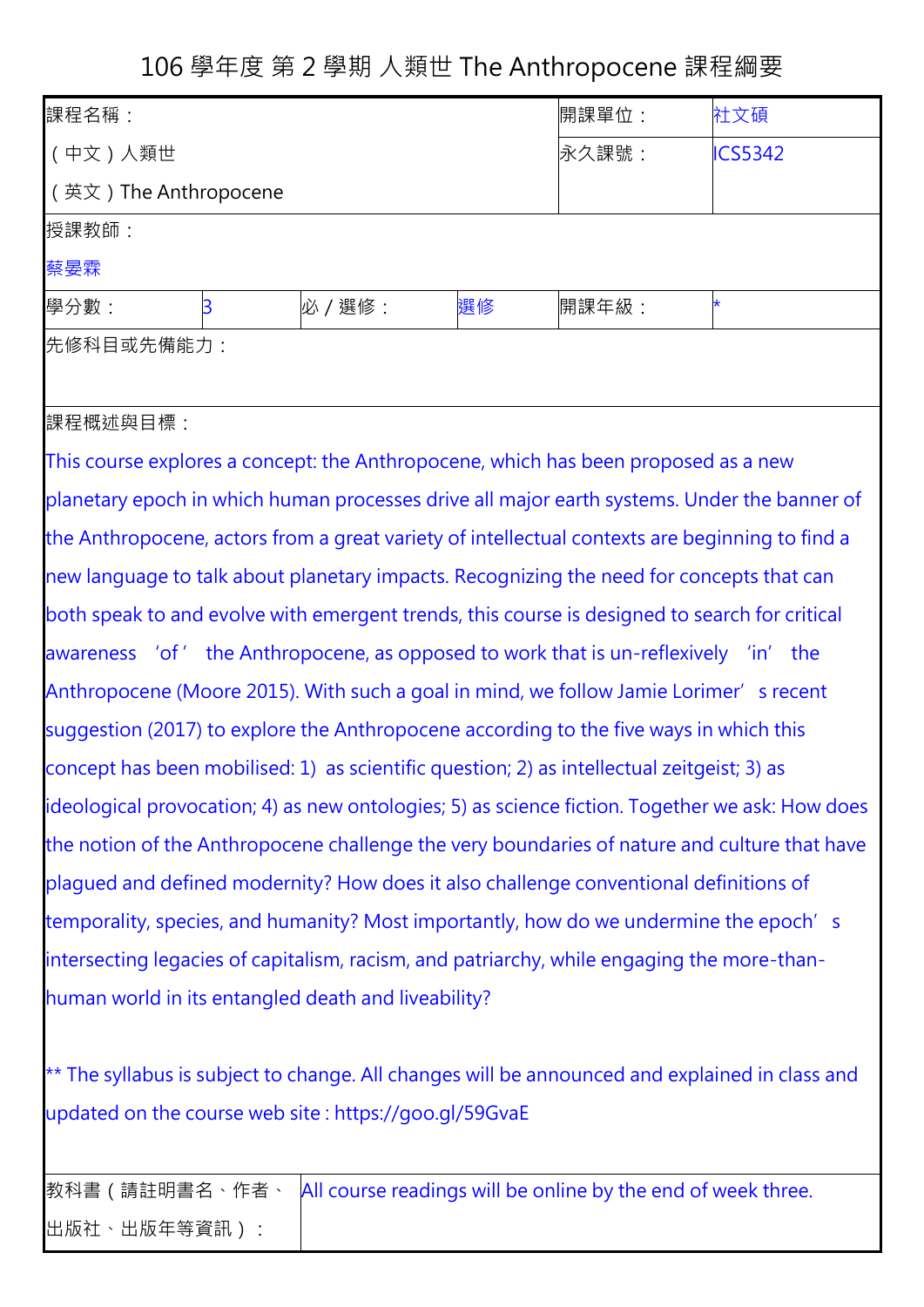| 、網<br>課程 |     |    | 配時數 | 備註 |    |  |
|----------|-----|----|-----|----|----|--|
| 題<br>單   | 容綱要 | 講授 | 範   | 習作 | 其他 |  |

教學要點概述:

1.學期作業、考試、評量

This course is designed as an intensive seminar. You are expected to read ALL of the material for class. Weekly commentaries will make up 30% of your grade, class presentation and leading discussion 20 %, attendance and participation in discussions 20%, and a final 10-12-page paper 30%.

Class Attendance and active participation (20%): This class requires your firm commitment and engaged participation. Everyone is allowed two free, no-questions-asked absences during the semester.Each subsequent absence will negatively affect your grade.

Reading reviews (30%). For each class you will write a review or commentary of 400 to 500 words on the assigned reading and bring two hard copies to the class. Reviews cannot be turned in late; I will collect them in class only. You may turn in your reviews in advance if you cannot come to class.

Leading discussion (20%) -- Two students will be responsible for initiating and leading discussion on the reading and topics for the day. The two discussion leaders should meet together prior to class to coordinate their plans, etc.

Final paper ( 30%– presentation 10% + paper 20%) You will be expected to write a short paper of 10-12 pages on a topic of your choosing, and is closely related to class readings, lectures, and our in-class discussions. Each student will present her/his draft paper and receive feedback on 6/12. The finalized version of the paper is due by noon on Tuesday 6/19.

\* Academic Honesty: please familiarize yourself with university rules on plagiarism and academic honesty (r.f. http://www6.cityu.edu.hk/ah/academic\_honesty.htm). If you have any questions on how to cite material, please consult with the instructor.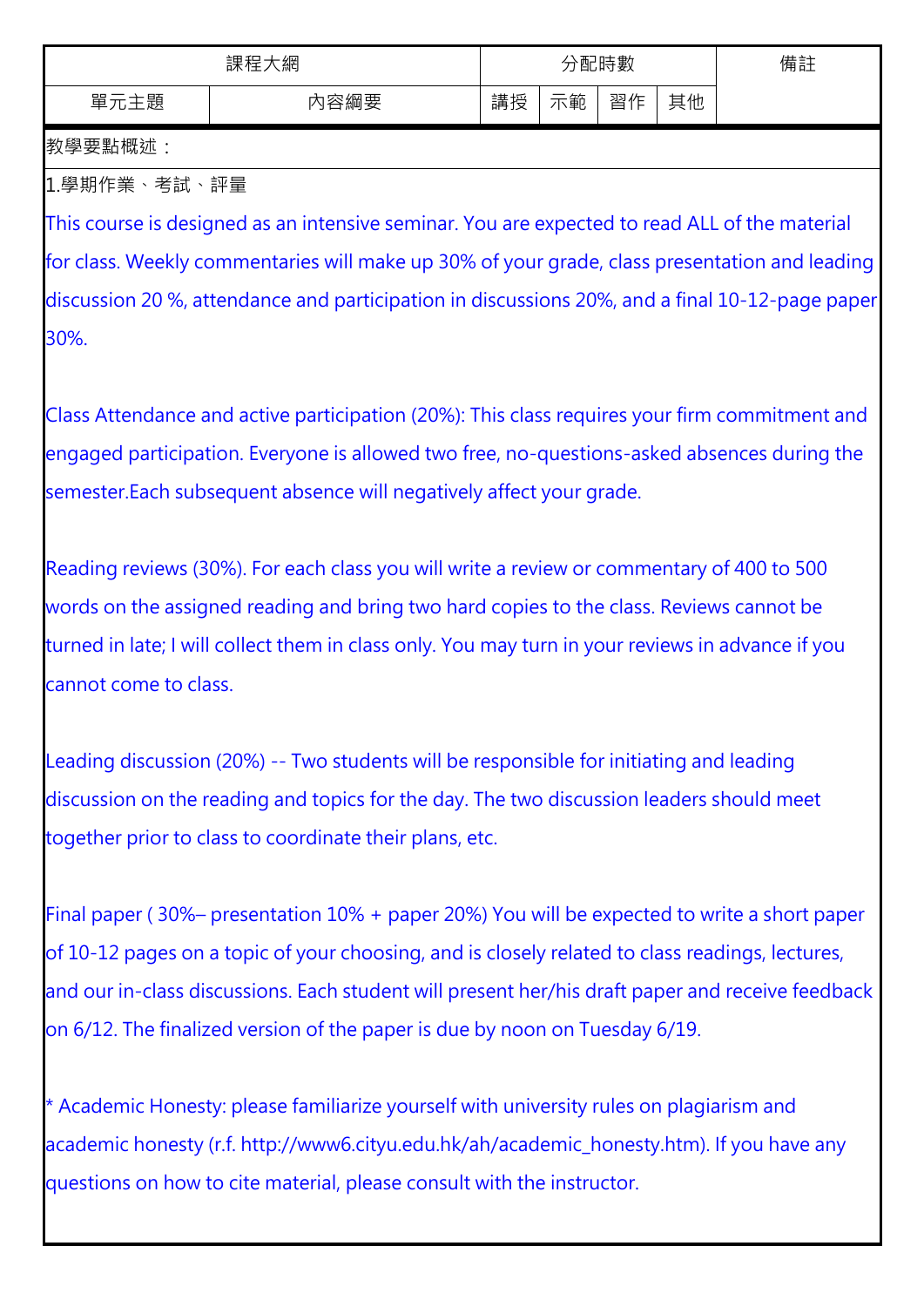2.教學方法及教學相關配合事項(如助教、網站或圖書及資料庫等)

CLASS SCHEDULE Week 1: CNY holiday \*no class 2/20 Week 2: Introduction 2/27 Goals, expectations, and course relevance Watch: The Anthropocene: The age of mankind - (VPRO documentary - 2017) ‧ Lorimer, Jamie. 2017. The Anthropo-scene: A guide for the perplexed. Soc Stud Sci 47 (1): 117- 142 Week 3 : Anthroposcene as Scientific Question 3/7 ‧ Foundational Texts: Crutzen, P. & Stoermer, E. 2000. The Anthropocene. Global Change Newsletter 41: 17-18. Crutzen, P. 2002. Geology of Mankind. Nature 415(31): 23. Steffen, W., Crutzen, P., & McNeill, J. 2007. The Anthropocene: Are Humans Now Overwhelming The Great Forces of Nature? Ambio 36(8): 614–621. ‧ History of Earth System Sciences: Uhrqvist O and Lo?vbrand E (2013) Rendering Global Change Problematic: The Constitutive Effects of Earth System Research in the Igbp and the Ihdp. Environmental Politics 23(2): 339- 356. Castree N (2014a) The Anthropocene and Geography I: The Back Story. Geography Compass 8(7): 436-449. Watch: Will Steffen - The Anthropocene, 2015 Week 4: Anthroposcene as Intellectual Zeitgeist: end of Nature 3/14 chose from: Ackerman D (2014) The Human Age: The World Shaped by Us: Headline. (繁中 譯:人類時代)or Kolbert E (2014) The Sixth Extinction: An Unnatural History: Bloomsbury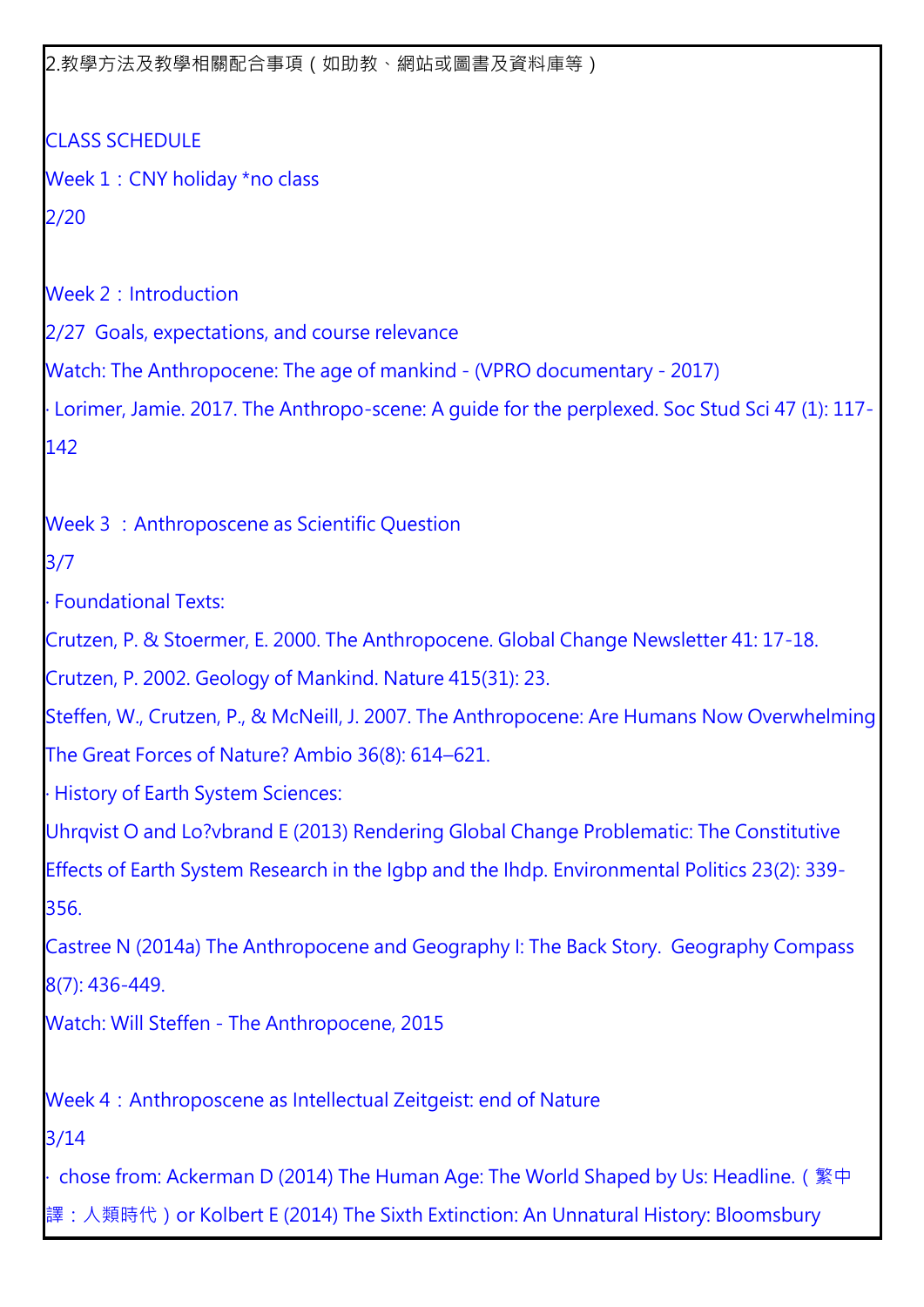Publishing.(繁中譯:第六次大滅絕)

‧Clark N. 2011. Inhuman Nature. London: SAGE. 1-22.

\* Williams, R. 1980. Ideas of Nature. In Culture and Materialism: Selected Essays. London: Verso. 67–85.(optional)

\* Castree N (2014b) The Anthropocene and the Environmental Humanities: Extending the Conversation. Environmental Humanities 5: 233-260.(optional)

\* Castree, N. 2015. Unfree Radicals: Geoscientist, the Anthropocene, and Left Politics. Antipode 7(4): 1-23.(optional)

Week 5: Anthroposcene as Ideological Provocations 1: the Good Anthropocene 3/21

‧ Asafu-Adjaye J, et al (2015) An Ecomodernist Manifesto, Oakland: Breakthrough Institute.

‧Malm A and Hornborg A (2014) The Geology of Mankind? A Critique of the Anthropocene Narrative. The Anthropocene Review 1(1): 62-69.

‧Hamilton C (2015a) The Technofix Is In. Earth Island Journal April

Watch: Pamela Roland The case for engineering our food, the Good Anthropocene

Week 6: Ideological Provocations 2: the Capitalocene

3/27 謝ㄧ誼老師演講

‧Moore J (2014) The Capitalocene. Part I & Part II

Week 7: 4/2 spring break \*no class

Week 8: Ideological Provocations 3: Postcolonial Critiques

## 4/10

‧Chakrabarty D (2009) The Climate of History: Four Theses. Critical Inquiry 35(2): 197-222.

- (2014) Climate and Capital: On Conjoined Histories. Critical Inquiry 41(1): 1-23.

‧de la Cadena M (2015) Uncommoning Nature. e-flux #65

Watch: Chakrabarty. 2017. The Human and the Geological: On Anthropocene Time

Week 9: Ideological Provocations 4: Feminist Interventions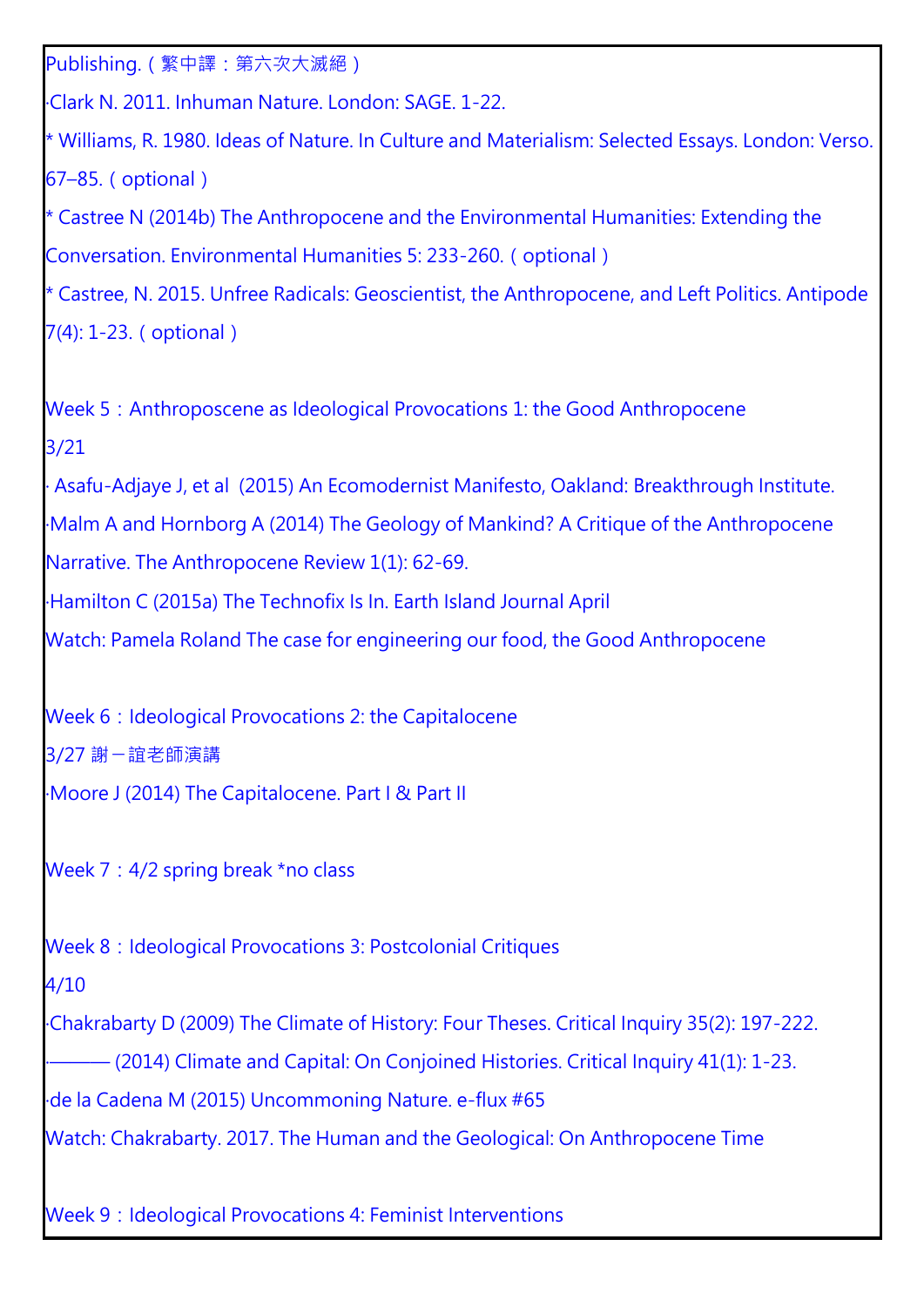4/17 ‧Gibson-Graham JK (2011) A Feminist Project of Belonging for the Anthropocene. Gender, Place & Culture 18(1): 1-21. ‧Raworth K (2014) Must the Anthropocene Be a Manthropocene? The Guardian.London. ‧Haraway D (2015) Anthropocene, Capitalocene, Plantationocene, Chthulucene: Making Kin. Environmental Humanities 6: 159-165. Week 10:4/24 洪廣暨老師演講 ‧Walker, Brett L. 2004. Meiji modernization, scientific agriculture, and the destruction of japan's hokkaido wolf. Environmental History 9 (2): 248-274 Week 11: Anthroposcene as new ontologies 1: Rethinking Species 5/1 ‧Kirksey, Eben. 2015. Species: A praxiographic study. Journal of the Royal Anthropological Institute 21 (4): 758-780 ‧Masco, Joseph. "The Six Extinctions: Visualizing Planetary Ecological Crisis Today" Environmental Philosophy, Volume 14, Issue 1, Spring 2017. 11-40 Week 12: New ontologies 2: Rethinking Life 5/8 ‧Lorimer, Jamie. 2017. Probiotic environmentalities: Rewilding with wolves and worms. Theory, Culture & Society 34 (4): 27-48 Indigenous STS ‧TallBear, Kim. "Beyond the Life/Not Life Binary: A Feminist-Indigenous Reading of Cryopreservation, Interspecies Thinking and the New Materialisms." In Joanna Radin and Emma Kowal, eds., Cryopolitics. p179-202. Watch: "Making Love and Relations Beyond Settler Sexualities" Week 13: new ontologies 3: Multispecies Assemblages

5/15 instructor fieldwork \*no class

Anna Tsing, Mushroom at the end of the world Part 1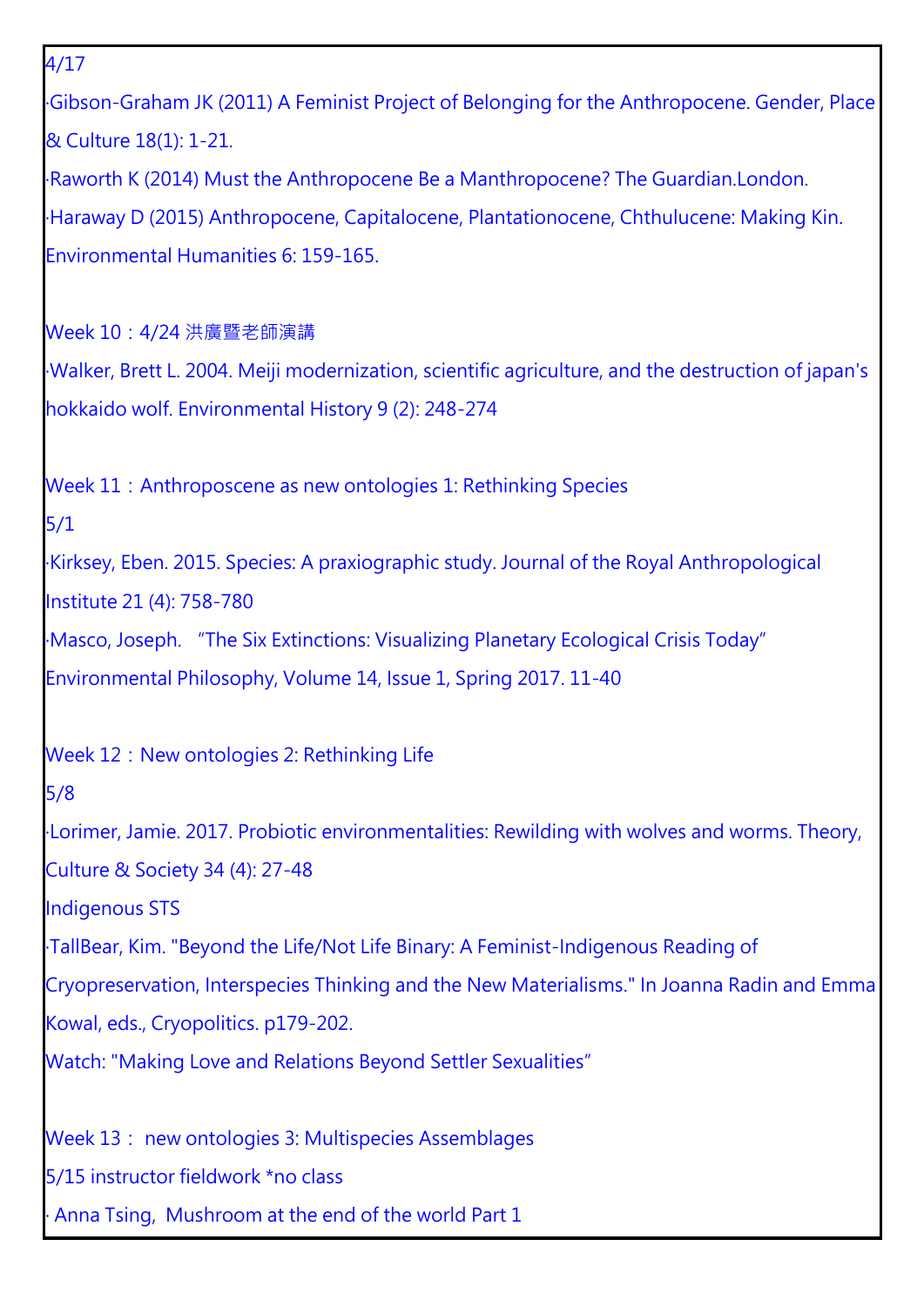| Week 14: Multi-species Assemblages                                                             |                                           |                                                     |            |                         |  |  |  |
|------------------------------------------------------------------------------------------------|-------------------------------------------|-----------------------------------------------------|------------|-------------------------|--|--|--|
| $5/22$                                                                                         |                                           |                                                     |            |                         |  |  |  |
|                                                                                                |                                           | Anna Tsing, Mushroom at the end of the world Part 2 |            |                         |  |  |  |
|                                                                                                |                                           |                                                     |            |                         |  |  |  |
|                                                                                                | <b>Week 15: Multi-species Assemblages</b> |                                                     |            |                         |  |  |  |
| 5/29                                                                                           |                                           |                                                     |            |                         |  |  |  |
| Anna Tsing, Mushroom at the End of the World. Part 3                                           |                                           |                                                     |            |                         |  |  |  |
| Play: Tsai, Yen-ling, Isabelle Carbonell, Joelle Chevrier, and Anna Tsing. 2016. "Golden Snail |                                           |                                                     |            |                         |  |  |  |
| Opera: The More-Than-Human Performance of Friendly Farming on Taiwan's Lanyang                 |                                           |                                                     |            |                         |  |  |  |
| Plain," in Cultural Anthropology: Vol. 31, Issue 4, pp. 520–544.                               |                                           |                                                     |            |                         |  |  |  |
| <b>Week 16: Anthroposcene as Science Fiction</b>                                               |                                           |                                                     |            |                         |  |  |  |
| 6/5                                                                                            |                                           |                                                     |            |                         |  |  |  |
| Atwood M (2015a) Dire Cartographies: The Roads to Ustopia and the Handmaid's Tale: Knopf       |                                           |                                                     |            |                         |  |  |  |
| Doubleday Publishing Group.                                                                    |                                           |                                                     |            |                         |  |  |  |
| Atwood M (2015b) It's Not Climate Change — It's Everything Change. Matter July 27.             |                                           |                                                     |            |                         |  |  |  |
| Swanson H, Bubandt N and Tsing A (2015) Less Than One but More Than Many: Anthropocene         |                                           |                                                     |            |                         |  |  |  |
| as Science Fiction and Scholarship-in-the-Making Environment and Society 6 149–166.            |                                           |                                                     |            |                         |  |  |  |
| Week 17: 6/12 Review, Presentation & Discussion                                                |                                           |                                                     |            |                         |  |  |  |
| Week 18: 6/19 Final Week *no class                                                             |                                           |                                                     |            |                         |  |  |  |
| Final Paper due by noon.                                                                       |                                           |                                                     |            |                         |  |  |  |
|                                                                                                |                                           |                                                     |            |                         |  |  |  |
| 師生晤談                                                                                           | 排定時間                                      |                                                     | 地點         | 聯絡方式                    |  |  |  |
|                                                                                                |                                           | Wed. 13-14 (by appointment only)                    | hk 129     | yenlingtsai@nctu.edu.tw |  |  |  |
| 每週進度表                                                                                          |                                           |                                                     |            |                         |  |  |  |
| 週                                                                                              | 上課日期                                      |                                                     | 課程進度、內容、主題 |                         |  |  |  |
| 次                                                                                              |                                           |                                                     |            |                         |  |  |  |
|                                                                                                |                                           |                                                     |            |                         |  |  |  |